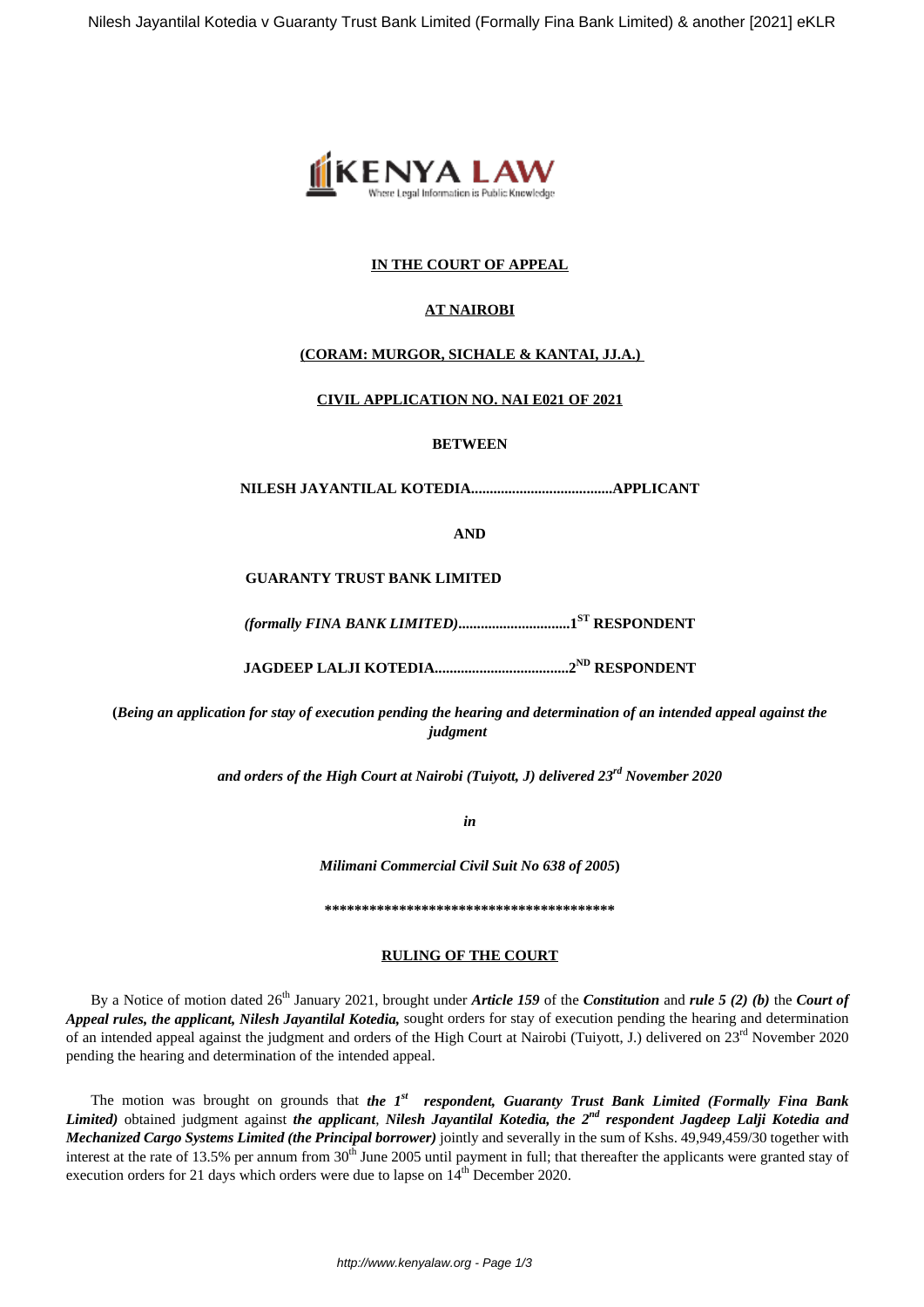Dissatisfied with the decision, the applicant intends to appeal against the judgment of the High Court and has filed Notice of Appeal on  $2<sup>nd</sup>$  December 2020. In the meantime, the applicant seeks the orders of stay of execution as it is apprehensive that the 1<sup>st</sup> respondent will proceed with execution of the trial court's orders.

It was contended that the appeal is arguable because the trial court had found that the applicant was liable pay on the basis of the guarantees proffered to the 1<sup>st</sup> respondent, notwithstanding that such guarantees had been discharged; that furthermore, the trial judge failed to appreciate that the bank statements were inconsistent. It was further contended that the subject matter of the intended appeal being a money award will be lost if execution were to be effected and the 1<sup>st</sup> respondent paid; that in the interest of justice, the applicant should be provided an opportunity to ventilate its intended appeal. The applicant also filed written submissions in support of their application.

In an affidavit in reply sworn on 4<sup>th</sup> February 2021 by *Josephine Gachuru* the 1<sup>st</sup> respondent's Legal Officer, it was deponed that the applicant and the 2<sup>nd</sup> respondent were directors of the Principal borrower and had executed guarantees and indemnities in favour of the 1<sup>st</sup> respondent in consideration of the loans to the Principal borrower; that contrary to assertions, the applicant regularly received its bank statements, interest rate variations and all general correspondence; that furthermore, the applicant had severally admitted that it owed the outstanding sums of Kshs. 48,949,459.30 as at 30<sup>th</sup> June 2005 to the 1<sup>st</sup> respondent. It was also deponed that the applicant had failed to testify in the suit before the High Court, and went so far as to expressly decline to cross examine the 1<sup>st</sup> respondent; that therefore the intended appeal was not arguable, and there was nothing that would be rendered nugatory in the event that it were to succeed. The replying affidavit was supported by written submissions.

In so far as applications filed under *rule 5 (2) (b)* of this Court's rules are concerned, the threshold requirements to be satisfied as exemplified in the case of *Republic vs Kenya Anti-Corruption Commission & 2 others [2009] eKLR,* are that;

*"The Court exercises unfettered discretion which must be exercised judicially. The applicant needs to satisfy the Court that first, that the appeal or intended appeal is not frivolous, that is to say that it is an arguable appeal. Second, the Court must also be persuaded that were it to dismiss the application for stay and later the appeal or intended appeal succeeds the results or success could be rendered nugatory."*

As to whether the intended appeal is arguable, the applicant contends that the  $1<sup>st</sup>$  respondent failed to discharge the evidentiary burden of proof to show that the applicant owed the  $1<sup>st</sup>$  respondent the sums demanded. If indeed this be the case, then we are satisfied that the intended appeal is arguable.

As to whether the appeal would be rendered nugatory the applicant case is that the amount of Kshs. 48,949,459.50 is substantial and the 1<sup>st</sup> respondent has not demonstrated that it is entitled to be paid such sums. In this regard, we would begin by observing that the applicant has not specified how the intended appeal would be rendered nugatory in the event the sums were to be paid, or that the  $1<sup>st</sup>$  respondent would not be in a position to refund any amounts paid.

At paragraph 29 of the replying affidavit, the  $1<sup>st</sup>$  respondent has provided an assurance that;

*"The 1st Respondent Bank is a premier, respectable and well-established Bank with a sizeable market share in the Banking Industry in Kenya. It is therefore capable of settling an award of damages made by the Honourable Court where such an award is held as merited by a Court of requisite jurisdiction."*